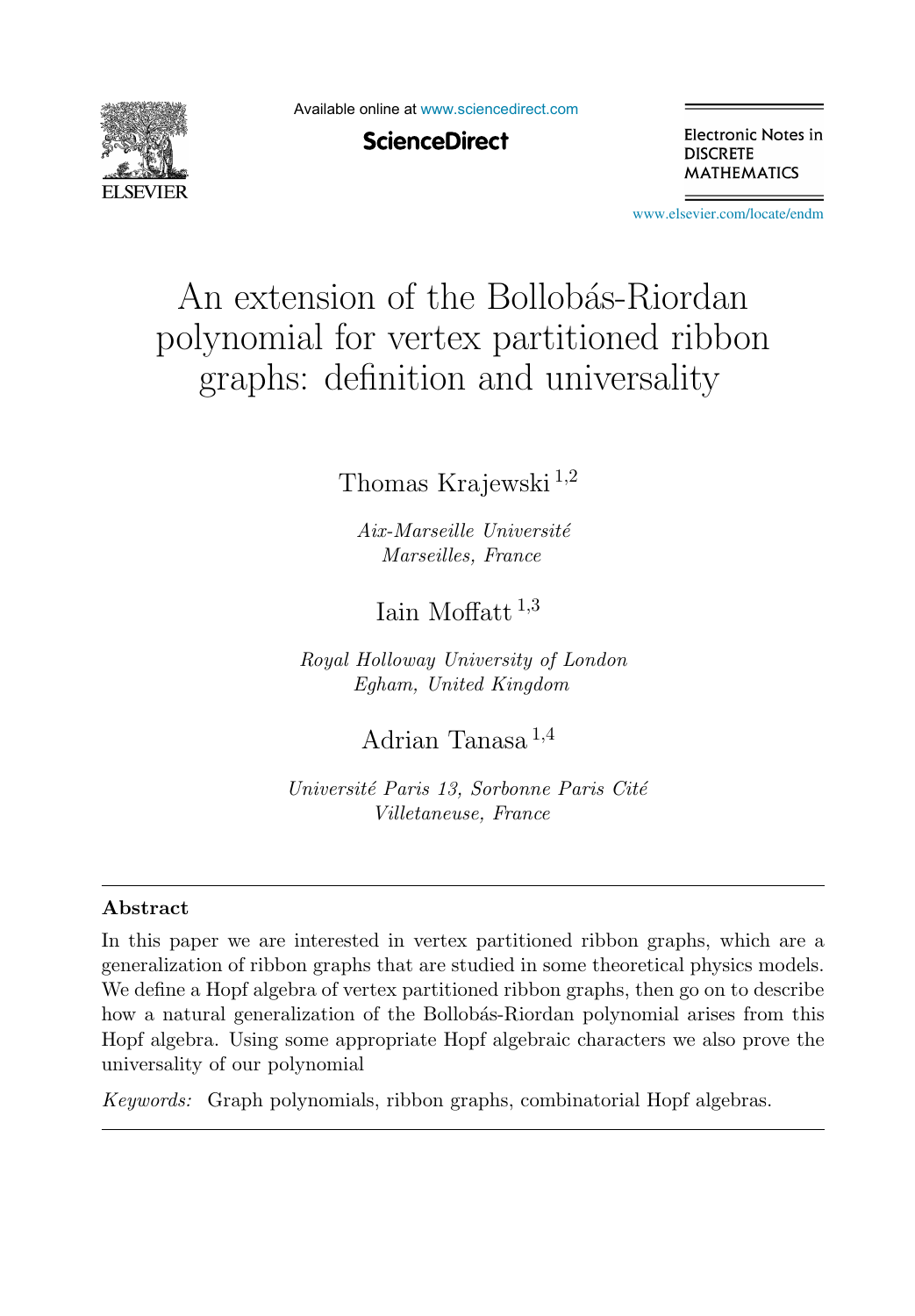## **1 Hopf algebra of partitioned ribbon graphs**

We study here vertex partitioned ribbon graphs. These are a natural generalization of ribbon graphs that appear in theoretical physics (in the multi-trace matrix models, see, for example,  $[5]$ . In addition to the physical applications, we will see that vertex partitioned ribbon graphs are useful in the study of deletion/contraction identities for the Bollobás-Riordan polynomial of  $[1]$ . In particular we will use them to describe a Hopf algebraic approach to the Bollobás-Riordan polynomial akin to that given for the Tutte polynomial of a matroid from [\[2\]](#page-7-0).

A **ribbon graph**  $G = (V(G), E(G))$  is a surface with boundary, represented as the union of two sets of discs: a set  $V(G)$  of vertices and a set of edges  $E(G)$  such that vertices and edges intersect in disjoint line segments, each such line segment lies on the boundary of precisely one vertex and precisely one edge, and every edge contains exactly two such line segments (see Fig. [1,](#page-2-0) and [\[3\]](#page-7-0) for additional background). Here we only consider orientable ribbon graphs (i.e., those that are orientable when considered as surfaces).

**Definition 1.1** A **(vertex)** partitioned ribbon graph  $G = (G, \mathcal{P})$  is a ribbon graph G equipped with a partition  $P$  of its set of vertices  $V(G)$ . We refer to the blocks of the partition as **parts**. Its **shadow**  $\overline{G}$  is the graph whose vertices are the parts of  $\mathcal P$  with one edge between the parts for each edge of G between vertices in those blocks.

Note that the edges of the  $\overline{G}$  are in 1-1 correspondence with the edges of G. It is convenient to graphically represent the sets of the partition as balls on which the vertices of  $G$  are drawn as in Fig. [1.](#page-2-0)

For a partitioned ribbon graph G, its genus is  $g(\underline{G}) = k(\underline{G}) - \frac{1}{2}(v(\underline{G})$  $e(\underline{G}) + f(\underline{G})$ , rank is  $r(\underline{G}) = v(\underline{G}) - k(\underline{G})$  and nullity is  $n(\underline{G}) = e(\underline{\tilde{G}}) - r(\underline{G})$ where as usual,  $e, v, f$  and  $k$  represent the number of edges, vertices, boundary components and connected components. We will also consider the rank an nullity of its shadow graph  $\overline{G}$ ,

We say that G is a **join** of G' if  $G$  can be obtained from  $G'$  by identifying an arc on the boundary of a vertex in one component of  $\underline{G}^{\prime}$  with an arc on

<sup>1</sup> T. K. and A. T. acknowledge ESI Vienna. A. T. is partially supported by the PN 09370102 grant. T. K. and A. T. are partially supported by the ANR JCJC CombPhysMat2Tens grant.

 $2$  Email: thomas.krajewski@cpt.univ-mrs.fr

<sup>3</sup> Email: Iain.Moffatt@rhul.ac.uk

 $4$  Email: Adrian.Tanasa@lipn.univ-paris13.fr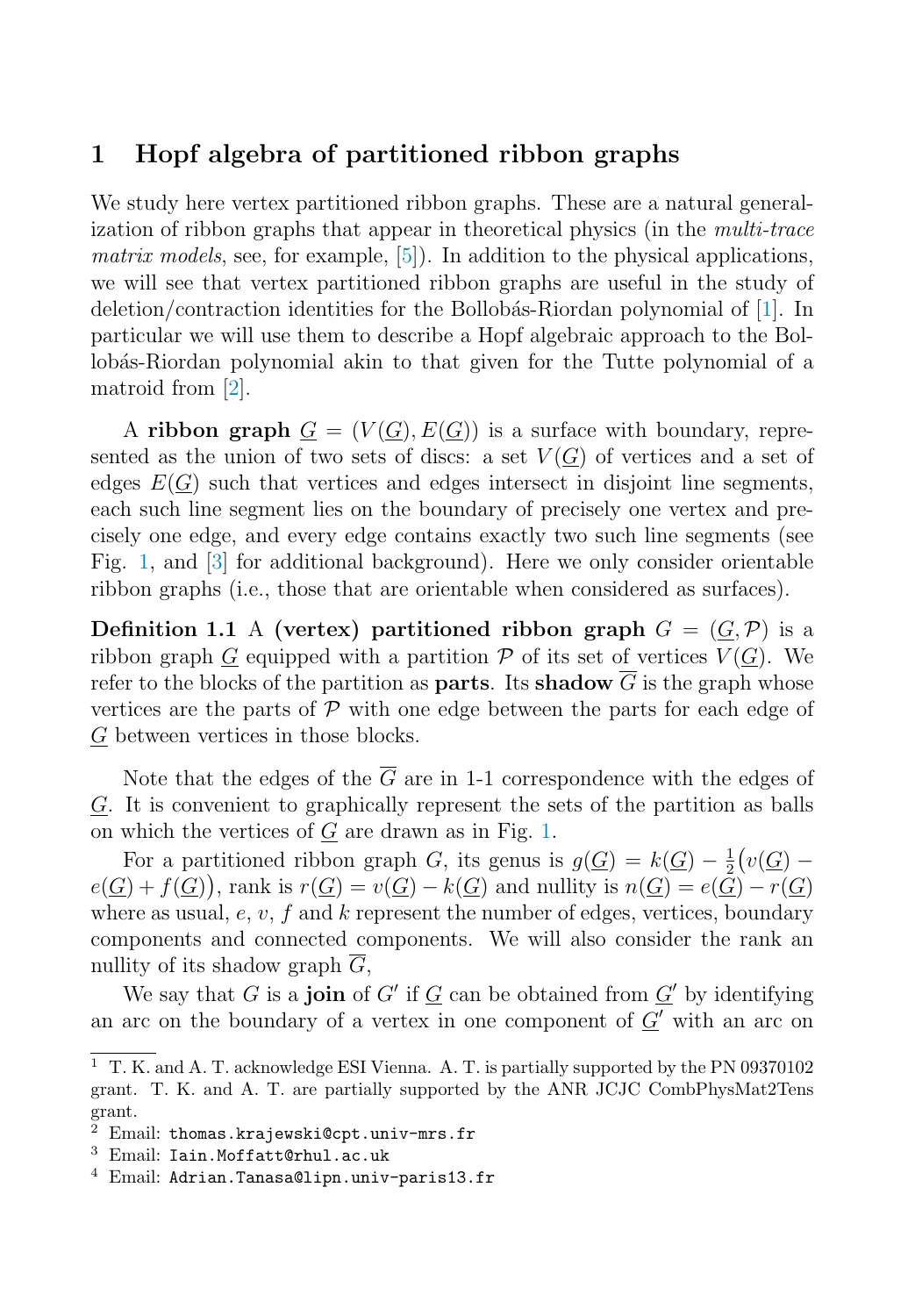<span id="page-2-0"></span>

Fig. 1. A vertex partitioned ribbon graph, its underlying ribbon graph and shadow

the boundary of a vertex in a different component (the identified vertices are merged into a single vertex of  $G$ ). Note that rank, nullity and genus take the same value on  $G$  and  $G'$ .

Let  $\widetilde{\mathcal{H}}$  be the vector space over a zero characteristic ground field K that is freely generated by partitioned ribbon graphs. Defing a product as the disjoint union endows  $\mathcal{H}$  with an algebra structure. Moreover, one can define a coalgebra structure wiht the coproduct

$$
\Delta(G) = \sum_{A \subseteq E(G)} G|_A \otimes G/A,\tag{1}
$$

where the restriction  $G|_A$  is the partitioned ribbon graph obtained by removing<br>in G all the edges not in A and discarding isolated vertices. The vertex in  $G$  all the edges not in  $A$  and discarding isolated vertices. partition of  $G|_A$  is induced from G. The contraction  $G/A$  is defined by, for each boundary component of  $G|_A \subseteq G$ , attaching a disc, which will form a vertex of  $G/e$ , by identifying its boundary component with the curve, then deleting the vertices and edges in the ribbon subgraph  $G|_A$ . The vertex partition is obtained by, for each new vertex  $v$  of  $G/e$ , substituting  $v$  in each part of  $G$  for each vertex it has replaced in the construction of  $G/e$  then taking the union of all parts containing v. See Fig. [2.](#page-3-0)

The coproduct (1) leads to a Hopf algebra structure on partitioned ribbon graphs (for generalities on incidence Hopf algebras, see [\[6\]](#page-7-0)). For this we identify graphs that differ by joins. We introduce the ideal  $\mathcal{J} \subseteq \widetilde{\mathcal{H}}$  generated by the differences between partitioned ribbon graphs and their joins. This allows us to define a Hopf algebra structure on the space of equivalence classes of partitioned ribbon graphs differing by joins.

**Proposition 1.2** The coproduct (1) induces on  $\mathcal{H} = \widetilde{\mathcal{H}}/\mathcal{J}$  the structure of a unital, connected, commutative Hopf algebra graded by the number of edges.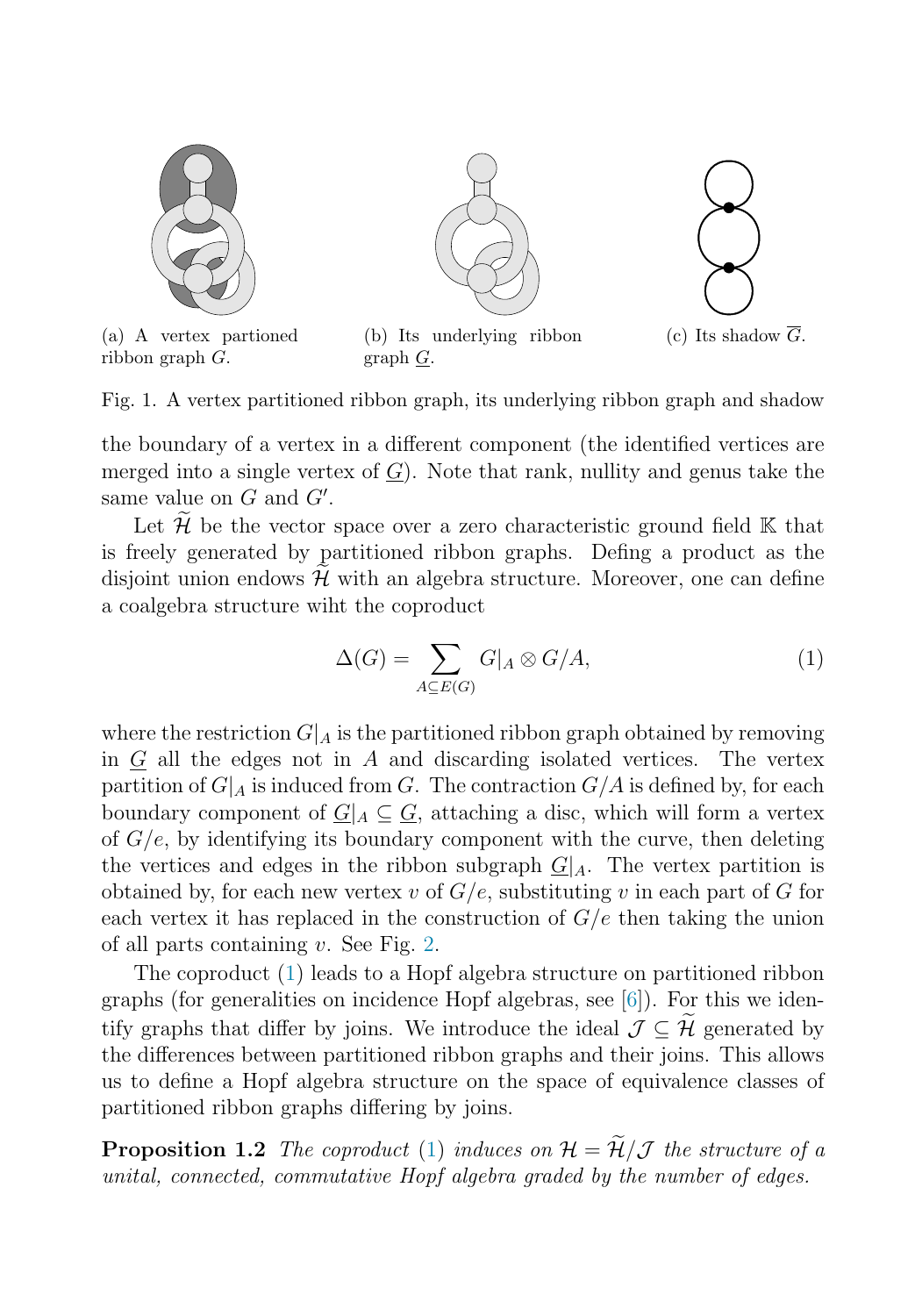<span id="page-3-0"></span>

(a) Contracting a non-loop edge.



Fig. 2. Edge contraction.

Let us give a sketch of the proof. Since  $\mathcal J$  is a Hopf ideal, one has  $\Delta(\mathcal J) \subseteq$  $\mathcal{H}\otimes\mathcal{J}+\mathcal{J}\otimes\mathcal{H}$ . This implies that the coproduct  $\Delta$  is well-defined on the quotient  $\mathcal{H} = \mathcal{H}/\mathcal{J}$ . Note that one has the grading  $\mathcal{H} = \bigoplus_{n} \mathcal{H}_n$ , where  $\mathcal{H}_n$ is spanned by the classes of graphs with  $n$  edges. This grading is compatible with the product and the coproduct. The unit 1 is the class of the edgeless partitioned ribbon graphs and the counit vanishes except on 1. Finally, the existence of an antipode follows from a standard inductive construction valid in commutative, graded and connected bigebras.

To simplify the notation, we identify graphs with their equivalence classes. Thus, the elements of  $\mathcal H$  are identified with partitioned ribbon graphs and the coproduct [\(1\)](#page-2-0) will acts on these equivalent classes. Example 1.3 below gives an illustration of this.

**Example 1.3**

$$
\Delta \left(\begin{array}{ccc} 2 \\ 0 \end{array}\right) = \left(\begin{array}{ccc} 2 \\ 0 \end{array}\right) \otimes 1 + 2 \left(\begin{array}{ccc} 2 \\ 0 \end{array}\right) \otimes \left(\begin{array}{ccc} 2 \\ 0 \end{array}\right) + 1 \otimes \left(\begin{array}{ccc} 2 \\ 0 \end{array}\right) \end{array} (2)
$$

A **character**  $\chi$  of H is a multiplicative linear map of it into  $\mathbb{K}$ , so  $\chi(GG')$  =  $\chi(G)\chi(G')$ . Since H is a commutative Hopf algebra, characters form a group for the convolution product defined by  $\chi * \chi' = (\chi \otimes \chi') \circ \Delta$ . An **infinitesimal**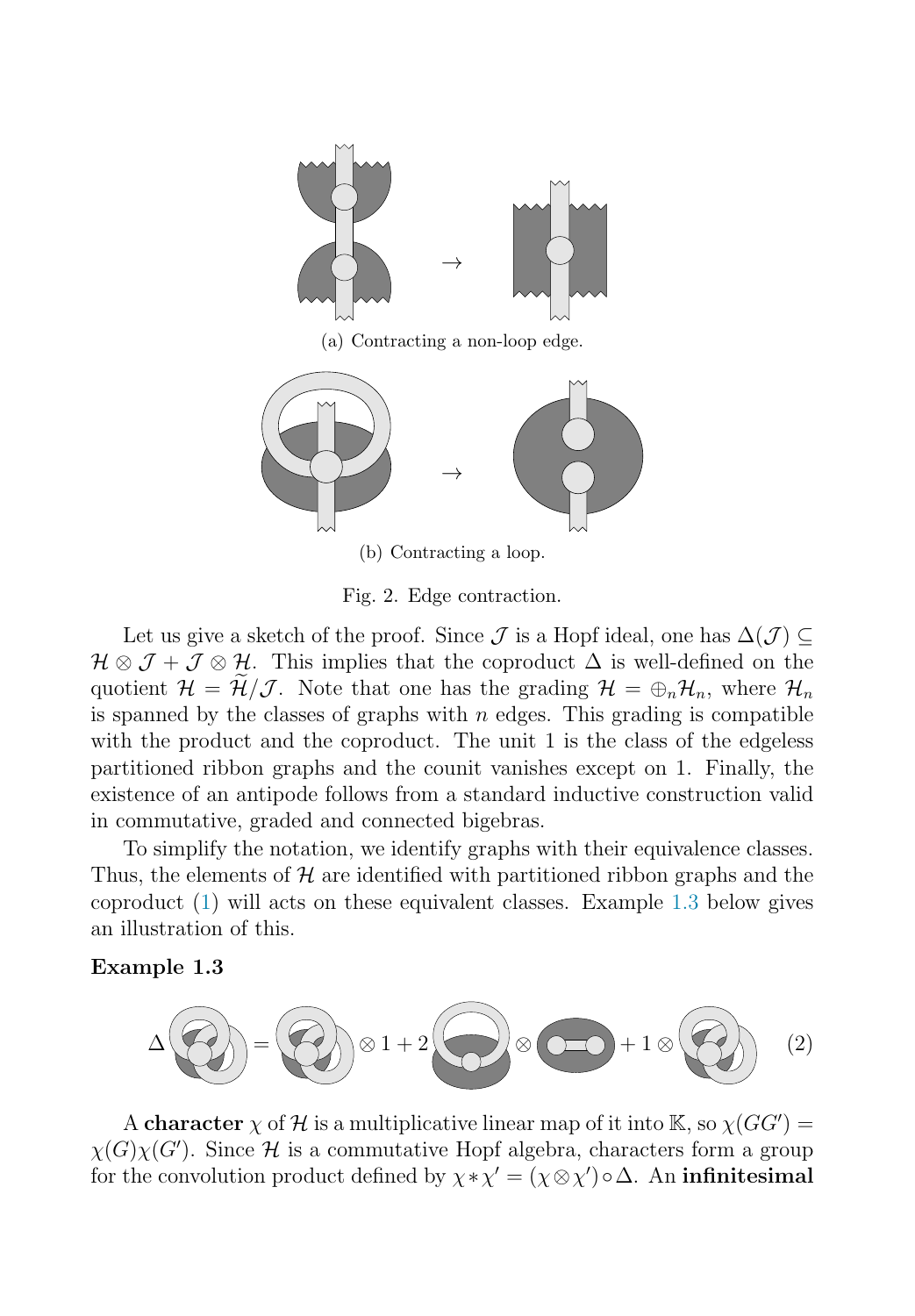<span id="page-4-0"></span>**character**  $\delta$  of H is a linear map to K such that  $\delta(GG') = \delta(G)\epsilon(G') +$  $\epsilon(G)\delta(G')$ . Infinitesimal characters form a Lie algebra and the convolution exponential  $\exp_*(\delta) = \sum_{n\geq 0} \frac{\delta^{*n}}{n!}$  (a finite sum when evaluated on any  $G \in \mathcal{H}$ ) establishes a one to one correspondence between characters and infinitesimal exponential  $\langle x \rangle_* (0) = \sum_{n \geq 0} \frac{n!}{n!}$  (a limite sum when evaluated on any  $\Theta \subset R$ ) establishes a one to one correspondence between characters and infinitesimal characters.

There are three (orientable) partitioned ribbon graphs with one edge: the **coloop** (two vertices in different parts), the **loop** (one vertex) and the **semiloop** (two vertices in one part). These give rise to three infinitesimal characters:

$$
\delta_c(G) = \begin{cases} 1 \text{ if } G = \bigodot \delta_l(G) = \begin{cases} 1 \text{ if } G = \bigodot \delta_s(G) = \begin{cases} 1 \text{ if } G = \bigodot \delta \end{cases} \\ 0 \text{ otherwise} \end{cases}
$$
\n
$$
\delta_l(G) = \begin{cases} 1 \text{ if } G = \bigodot \delta \end{cases}
$$
\n
$$
(3)
$$

**Proposition 1.4** The convolution exponential has the following interpretation.

$$
\exp_*\left\{a\delta_c+b\delta_l+c\delta_s\right\}(G)=a^{r(\overline{G})}b^{n(\underline{G})-g(\underline{G})}c^{n(\overline{G})-n(\underline{G})+g(\underline{G})}.
$$
 (4)

For any invertible elements  $\lambda, \mu, \nu \in \mathbb{K}$ , let us define the Hopf algebra automorphism of  $\mathcal{H}$  by

$$
\Psi_{\lambda,\mu,\nu}(G) = \lambda^{r(\overline{G})} \mu^{n(\underline{G}) - g(\underline{G})} \nu^{n(\overline{G}) - n(\underline{G}) + g(\underline{G})} G.
$$
\n(5)

One then has  $\Psi_{\lambda,\mu,\nu}(\exp_*\left\{a\delta_c+b\delta_l+c\delta_s\right\})=\exp_*\left\{\lambda a\delta_c+\mu b\delta_l+\nu c\delta_s\right\}.$ 

#### 2 An extension of the Bollobás-Riordan polynomial

The Bollobás-Riordan polynomial  $[1]$  of a ribbon graph G is defined as

$$
R_{\underline{G}}(x,y,z) = \sum_{A \subseteq E(\underline{G})} x^{r(\underline{G}) - r(\underline{A})} y^{n(\underline{A})} z^{2g(\underline{A})},\tag{6}
$$

where the exponents refer to the spanning ribbon subgraphs of  $G$  defined by the edge set  $A$ . We now extend the Bollobás-Riordan polynomial to partitioned ribbon graphs.

**Definition 2.1** The **extended Bollobás-Riordan polynomial** of a parti-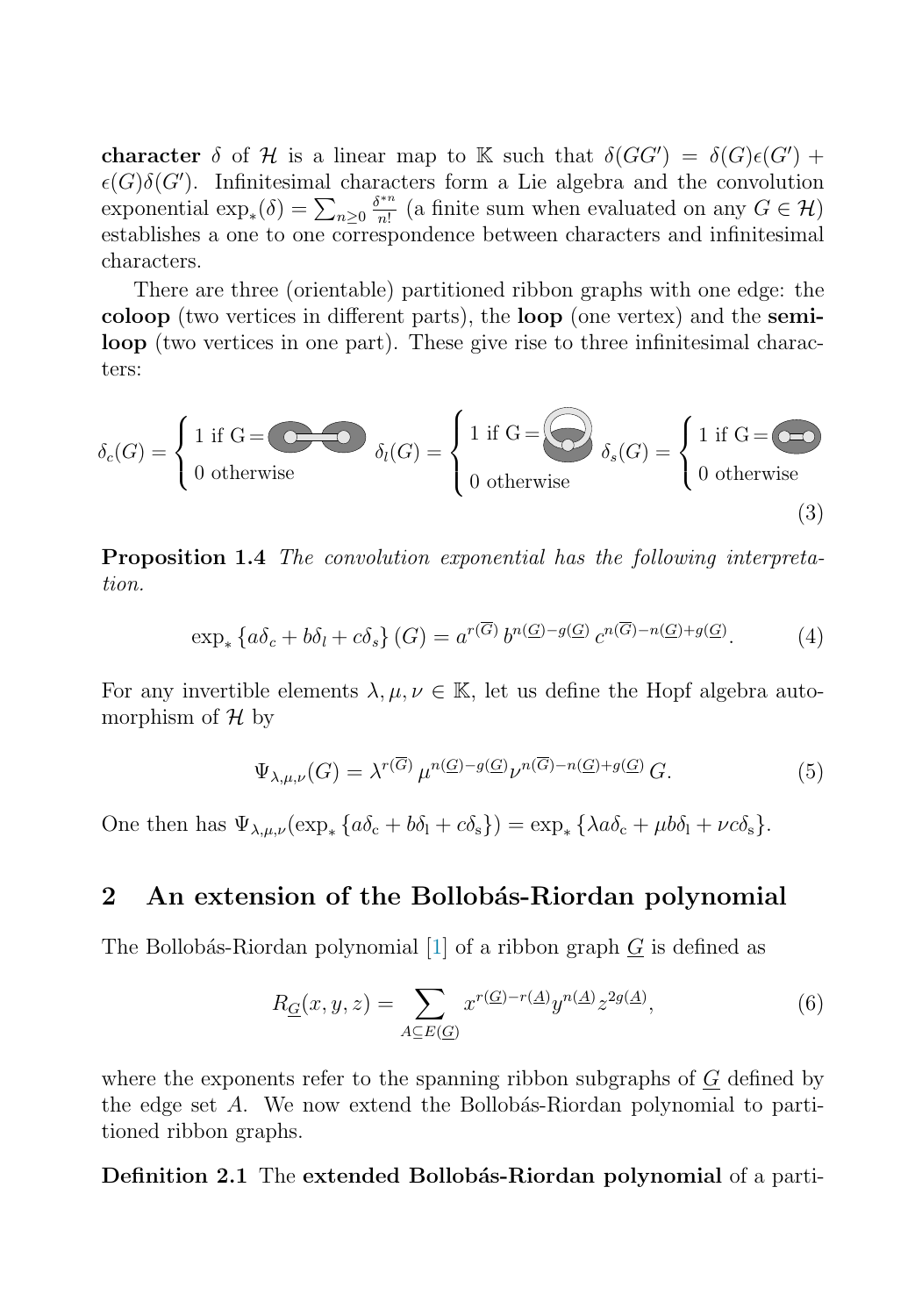tioned ribbon graph G is

$$
R_G(x, y, z) = \sum_{A \subseteq E(G)} x^{r(\overline{G}) - r(\overline{A})} y^{n(\overline{A})} z^{2\left(n(\overline{A}) - n(\underline{A}) + g(\underline{A})\right)},\tag{7}
$$

where  $\overline{A}$  is the shadow graph of the spanning vertex partitioned ribbon graph defined by A.

This polynomial reduces to the ribbon graph Bollobás-Riordan polynomial if there is exactly one vertex in each part (i.e. one disc on each ball) since in this case  $r(A) = r(\overline{A})$  and  $n(A) = n(\overline{A})$ . Moreover, when  $z = 1$  we recover the Tutte polynomial (up to a shift of x and y by one) of the shadow graph. Alternatively, when  $xyz^2 = 1$  there is no reference to  $\overline{A}$  and the partition become irrelevant (up to a prefactor).

**Theorem 2.2** For any partitioned ribbon graph G,

$$
R_G(x, y, z) = \exp_*\left\{\delta_c + y\delta_l + yz^2\delta_s\right\} * \exp_*\left\{x\delta_c + \delta_l + \delta_s\right\}(G). \tag{8}
$$

The proof of this theorem amounts to rewriting (7) using Proposition [1.4.](#page-4-0)

#### **Corollary 2.3**

$$
R_G(x, y, z) = \sum_{A \subseteq E(G)} R_{G|A}(-1, y, z) R_{G/A}(x, -1, -1).
$$
 (9)

This follows from the convolution identity

 $\exp_* \left\{ \delta_c + y \delta_l + y z^2 \delta_s \right\} * \exp_* \left\{ x \delta_c + \delta_l + \delta_s \right\} =$  $\exp_*\left\{\delta_c+y\delta_l+yz^2\delta_s\right\}*\exp_*\left\{-\delta_c+\delta_l+\delta_s\right\}*\exp_*\left\{\delta_c-\delta_l-\delta_s\right\}*\exp_*\left\{x\delta_c+\delta_l+\delta_s\right\},$ (10)

which we then rewrite as a sum over edge sets.

**Example 2.4** The convolution identity for the extended Bollobás-Riordan polynomial of a genus one bouquet is shown below.

$$
\overbrace{R_{\bigoplus}}^{1+2y+y^2z^2} \overbrace{(x,y,z)}^{1+2y+y^2z^2} = \overbrace{R_{\bigoplus}}^{1+2y+y^2z^2} (-1,y,z) + 2 \overbrace{R_{\bigoplus}}^{1+y} (-1,y,z) \overbrace{R_{\bigoplus}}^{1+(-1)\times(-1)^2=0} (x,-1,-1) + \overbrace{R_{\bigoplus}}^{1-2+1=0} (x,-1,-1)
$$
\n(11)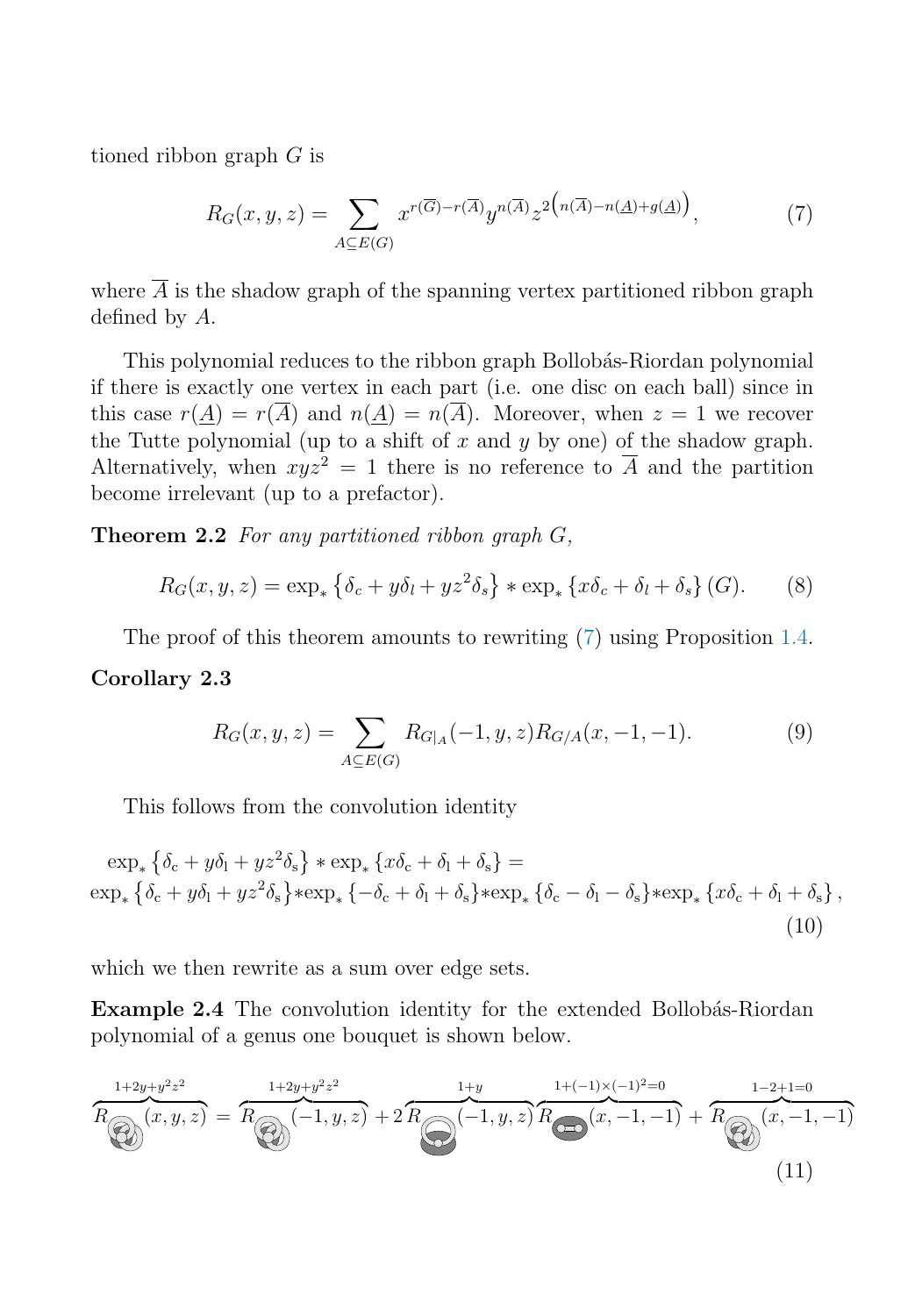### <span id="page-6-0"></span>**3** Universality of the polynomial  $R_G$

Let  $P_G(a, b, c, a', b', c')$  be a six variable polynomial defined on partitioned ribbon graph that obeys the following contraction/deletion rules (if G is edgeless, we define  $P_G = 1$ )

$$
P_G(a, b, c, a', b', c') = \theta(e) P_{G/e}(a, b, c, a', b', c') + \theta'(e) P_{G \backslash e}(a, b, c, a', b', c'), (12)
$$

where

$$
\theta(e) = \begin{cases} a \text{ if } e \text{ is neither a loop nor a semi-loop} \\ b \text{ if } e \text{ is a loop} \\ c \text{ if } e \text{ is a semi-loop} \end{cases}
$$

$$
\theta'(e) = \begin{cases} a' \text{ if } e \text{ is a bridge (in } \overline{G}) \\ b' \text{ if } e \text{ is a planar edge} \\ c' \text{ if } e \text{ is a non-planar edge} \end{cases}
$$

$$
(13)
$$

Here we call an edge e **planar** (resp. **non planar**) if its ends are attached to the same boundary component of  $G\backslash e$  (resp. its ends are attached to two different boundary components of  $G\backslash e$ . Moreover, the edge e is a **bridge** if  $\overline{G}\backslash e$  has one more connected component than  $\overline{G}$ . Note that there are seven instead of nine case to study since an edge cannot be at the same time a loop (or a semi-loop) and a bridge.

We now state our universality theorem (see  $[1,4]$  for the universality theorem for the ribbon graph Bollobás-Riordan polynomial):

**Theorem 3.1** Let  $P_G(a, b, c, a', b', c')$  be a six variable partitioned ribbon graph polynomial which is multiplicative over disjoint unions and joins, and obeys the contraction/deletion relations (12) for any edge (normalized to unity for edgeless graphs). One then has:

$$
P_G(a, b, c, a', b', c') = a^{r(\overline{G})} b'^{n(G)-g(G)} c'^{n(\overline{G})-n(G)+g(G)} R_G\left(\frac{a'}{a}, \frac{b}{b'}, \frac{c}{c'}\right).
$$
 (14)

To establish this result, we define the Hopf algebra character  $\chi$  by  $\chi(G)$  =  $P_G(sa, sb, sc, sa', sb', sc')$ . The contraction/deletion relations (12) then imply the following differential equation:

$$
\frac{d\chi}{ds} = \left(a\delta_c + b\delta_l + c\delta_s\right) * \chi + \chi * \left(a'\delta_c + b'\delta_l + c'\delta_s\right). \tag{15}
$$

Since the polynomial is normalized for edgeless graphs,  $\chi = \epsilon$  (counit) for  $s = 0$ , the solution of the differential equation writes:

$$
\chi = \exp_* \left\{ s a \delta_c + s b \delta_l + s c \delta_s \right\} * \exp_* \left\{ s a' \delta_c + s b' \delta_l + s c' \delta_s \right\}.
$$
 (16)